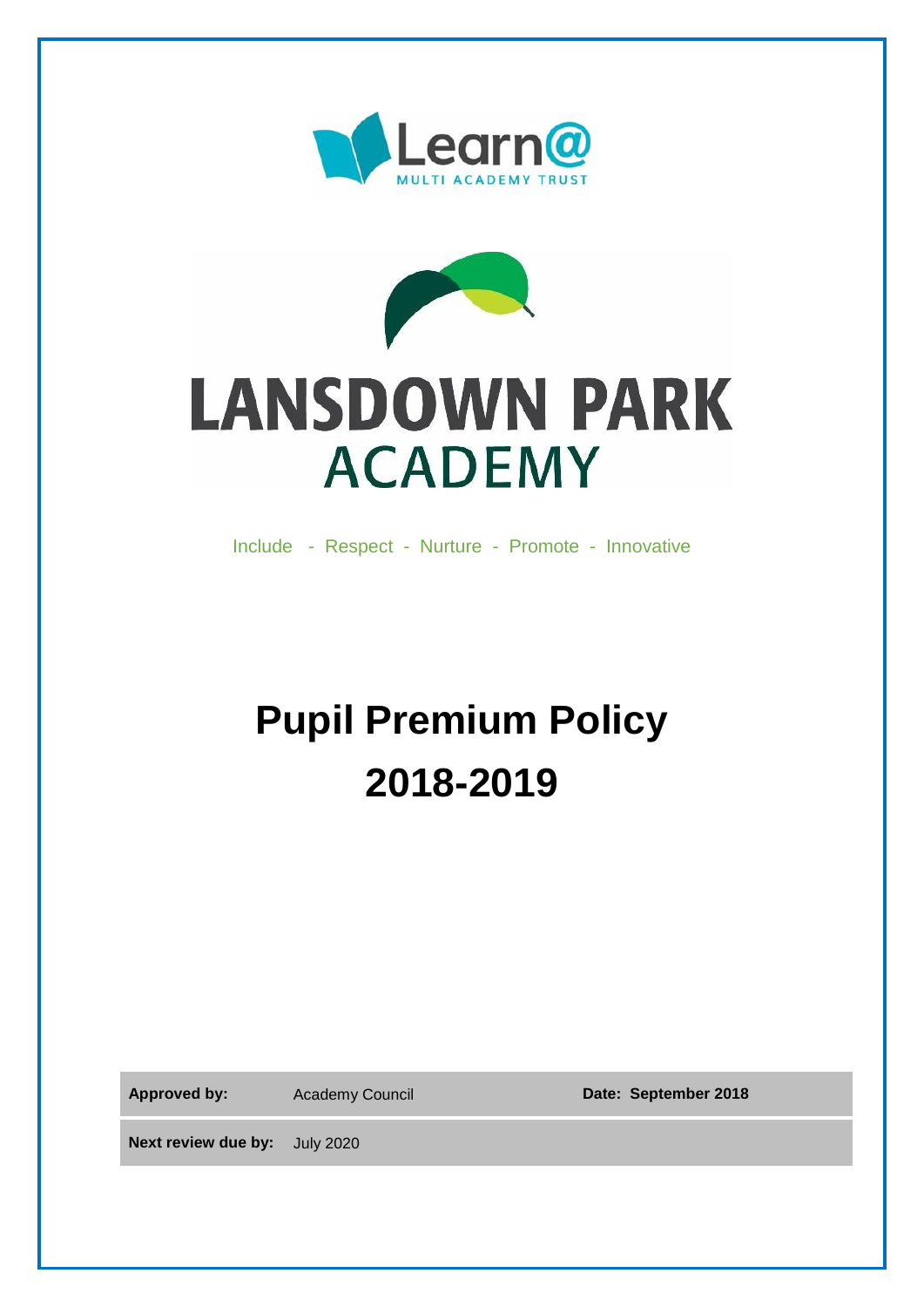### **Lansdown Park Academy Pupil Premium Policy**

#### **Pupil Premium Designated Teacher: Antonia Ashwin**

**Pupil Premium Academy Council Member: Johnathan Van Eker**

#### **Rationale**

The Pupil Premium is allocated to schools based on the number of pupils on roll in January that are known to have been eligible for free school meals (FSM) at any time in the last six years or are Children in Care (CiC). Schools have the freedom to spend the Premium, which is additional to the underlying schools budget, in a way they think will best support the raising of attainment for economically disadvantaged pupils.

The targeted and strategic use of pupil premium will support us in achieving our vision. At Lansdown Park we support all our pupils. We do this by providing high quality teaching supplemented by interventions to support vulnerable learners as and when required. The School Leadership Team and Academy Council monitor the impact of all spending and interventions, including the Pupil Premium.

#### **Principles**

- We ensure that teaching and learning opportunities meet the needs of all of the pupils
- We ensure that appropriate provision is made for pupils who belong to vulnerable groups, this includes ensuring that the needs of disadvantaged pupils are adequately assessed and addressed
- In making provision for economically disadvantaged pupils, we recognise that not all pupils who receive free school meals will be academically disadvantaged
- We also recognise that not all pupils who are disadvantaged are registered or qualify for free school meals.
- Pupil premium funding will be allocated following a needs analysis which will identify priority classes, groups or individuals.